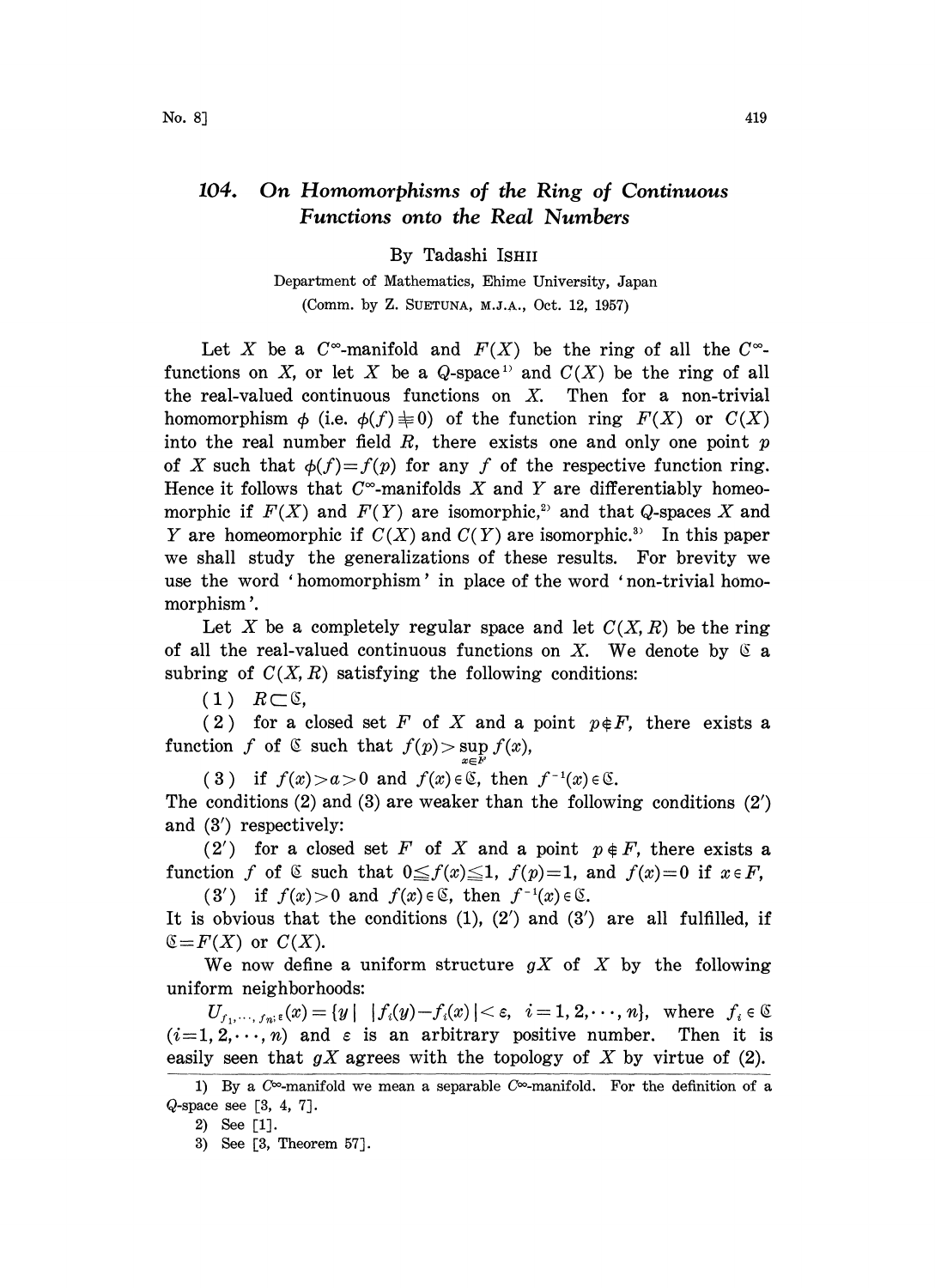**Theorem 1.** For any homomorphism  $\phi$  of the ring  $\&$  into R there exists one and only one point p of X such that  $\phi(f)=f(p)$  for any  $f$  of  $\mathfrak S$ , if and only if  $gX$  is complete.

**Proof.** If we put  $\mathbb{R} = \{f | \phi(f)=0\}$ , then  $\mathbb{R}$  is a maximal ideal of  $\mathfrak{C}$ . In fact, if  $\phi(g)=a\neq0$ ,  $g\in\mathfrak{C}$ , then we have  $1-g(x)/a\in\mathfrak{N}$ , since  $\phi(c)=c$  for any real number c and  $\phi(g/a)=\phi(g)/a=1$ .<sup>4)</sup> Hence we have  $f+g/a=1$  for some  $f \in \mathbb{R}$ . This shows that an ideal generated by  $\mathbb{R}$ and g contains 1, that is,  $\hat{\mathcal{R}}$  is a maximal ideal. Now let  $F(\hat{\mathcal{R}})$  =  ${F_{1/n}(f) | f \in \Re, n=1, 2, \cdots},$  where  $F_{1/n}(f) = \{x | | f(x)| \leq 1/n\}.$  Then it is trivial that  $F(\hat{x})$  does not contain the void set by virtue of (3). Further  $F(\mathfrak{K})$  has the finite intersection property. In fact, if  $F_{1/n_i}(f_i)$  $\in F(\Re)$   $(i=1,2,\cdots,n)$  and  $\bigcap\limits_{i=1}^{n}F_{1/n_i}(f_i) = \phi$ , then we have  $f = \sum\limits_{i=1}^{n}F_{n-i}$ min  $(1/n_i)^2 > 0$  and  $f \in \mathbb{R}$ . Hence  $\mathbb{R}$  contains  $1 = ff^{-1}$ , since  $f^{-1} \in \mathbb{C}$  by (3). This contradicts the maximality of the ideal  $\Re$ . Now let  $\varepsilon$  be an arbitrary positive number and let  $k$  be a positive integer such that  $2/k < \varepsilon$ . Then for any point x of  $\prod_{i=1}^{n} F_{1/k}(f_i)$ , we have  $\prod_{i=1}^{n} F_{1/k}(f_i)$  $\subset U_{f_1,\dots,f_n:\epsilon}(x)$ , where  $f_i \in \mathbb{R}$ . On the other hand, for any uniform neighborhood  $U_{f_1,\dots,f_n;\varepsilon}$  we can assume that  $f_i \in \mathbb{R}$  for every i without losing the generality, since  $U_{f_1,\dots,f_n:s} = U_{f_1-a_1,\dots,f_n-a_n:s}$ , where  $a_i = \phi(f_i)$ . Thus all the finite intersections of sets of  $F(\hat{\mathbb{R}})$  form a Cauchy filter base, which converges to a point  $p \in X$  by the hypothesis. Then we have  $p \in Z(f) = \{x \mid f(x) = 0\}$  for any  $f \in \mathbb{R}$ , and  $\phi(f) = f(p)$  for any  $f \in \mathfrak{C}$ . It is obvious that p is the unique point such that  $\phi(f)=f(p)$ for any  $f \in \mathfrak{C}$ . To prove the converse, let  $gX$  be the completion of gX. Since every  $f \in \mathcal{E}$  is uniformly continuous on gX, every  $f \in \mathcal{E}$  is extended uniformly continuously over  $g\overline{X}$ . Now assume that  $g\overline{X}+gX$ . Then for any  $x \in \overline{gX} - gX$ , there is a homomorphism  $\phi_x$  of  $\mathfrak C$  into R such that  $\phi_x(f)=\tilde{f}(x)$ , where  $\tilde{f}$  is an extension of f over  $\overline{gX}$ . Then there is no point y of X such that  $\phi_x(f)=f(y)$  for any  $f \in \mathfrak{C}$ . In fact, for any y of X, there exists a uniform neighborhood  $U^*$  of  $\overline{gX}$  such that  $U^*(x) \cap U^*(y) = \phi$ , since  $\overline{gX}$  is separated. Moreover, if we put  $U(y) = U^*(y) \cap X$ , there exists a function f of  $\mathcal{S}$  such that  $\sup_{z \in U(y)} f(z)$  $\langle f(y) \rangle$ . From this it follows that  $\widetilde{f}(x) \leq \sup_{z \in U(y)} f(z) \langle f(y) \rangle$ . Thus we complete the proof.

By the mapping  $\alpha : \alpha(x) = \{f(x) | f \in \mathbb{S}\}\$ , X is homeomorphically mapped into the Cartesian product space  $\prod_{f \in \mathcal{G}} R_f$  by virture of (2), where  $R_f$  is the space R of the real numbers for any  $f \in \mathfrak{C}$ . Let Y be the

<sup>4)</sup> Every homomorphism  $\phi$  of the ring R of the real numbers into R is the identity mapping.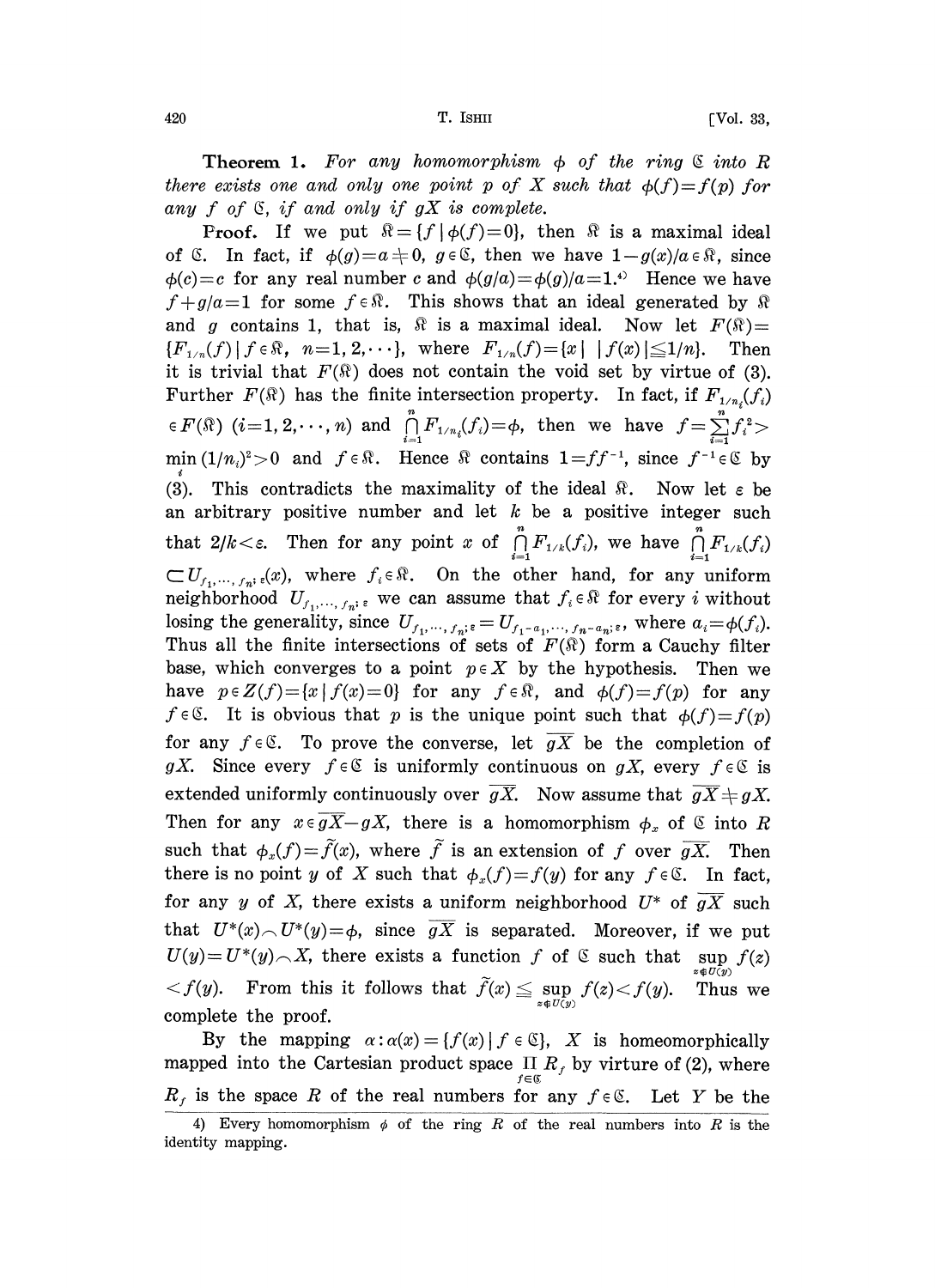No. 8] On Homomorphisms of the Ring of Continuous Functions 421

image of X by the mapping  $\alpha$ . If  $gX$  is complete, then Y is a closed subspace of  $\Pi R_f$ . Hence X is the Q-space by [7, Theorem 1].

Now let X and Y be completely regular spaces, and let  $\mathfrak{C}_x$  and  $\mathfrak{C}_r$  be the subrings of  $C(X, R)$  and  $C(Y, R)$  respectively, each of which satisfies the conditions  $(1)$ ,  $(2)$  and  $(3)$ . Then we have the following

**Theorem 2.** If the uniform spaces  $gX$  and  $gY$ , which are determined by  $\mathfrak{S}_x$  and  $\mathfrak{S}_r$ , are complete, and the rings  $\mathfrak{S}_x$  and  $\mathfrak{S}_r$  are isomorphic, then  $X$  and  $Y$  are homeomorphic. Moreover, if  $\eta$  is the homeomorphic mapping from X to Y, then we have  $f\eta^{-1} \in \mathfrak{S}_Y$  for any  $f \in \mathfrak{S}_x$  and  $f'\eta \in \mathfrak{S}_x$  for any  $f' \in \mathfrak{S}_x$ , where  $f\eta^{-1}(p')=f(\eta^{-1}p')$  and  $f'\eta(p)$  $=f'(\eta p).$ 

**Proof.** For any point p of X, let  $\phi_n$  be a ring-homomorphism of  $\mathfrak{C}_x$  into R such that  $\phi_p(f) = f(p)$  for any  $f \in \mathfrak{C}_x$ . If we denote<br>by  $\psi$  the isomorphic mapping from  $\mathfrak{C}_x$  onto  $\mathfrak{C}_x$ , then  $\phi_p \psi$  is a ringby  $\psi$  the isomorphic mapping from  $\mathfrak{C}_r$  onto  $\mathfrak{C}_x$ , then  $\phi_p \psi$  is a ring-<br>homomorphism of  $\mathfrak{C}_r$  into R. Therefore by Theorem 1, there exists one and only one point p' of Y such that  $\phi_n \psi(f') = f'(p')$  for any  $f' \in \mathfrak{S}_r$ . If we denote by  $\eta$  the mapping:  $p \to p'$ , then  $\eta$  is obviously a 1-1 mapping from X to Y, and we have  $\psi(f') = f'\eta$  for any  $f' \in \mathfrak{S}_r$ and  $\psi^{-1}(f)=f\eta^{-1}$  for any  $f\in\mathfrak{C}_x$ . Let  $U(p')$  be any neighborhood of  $p' \in Y$ , and let  $f'$  be a function of  $\mathfrak{C}_Y$  such that  $f'(p') > \sup_{x \in U(p')} f'(x)$ . Then we have  $V(p') = \{q' \mid f'(q') > f'(p') - \varepsilon\} \subset U(p')$  for some positive number  $\varepsilon$ , and  $\eta^{-1}V(p')$  is open in X, since  $\eta^{-1}V(p') = \{q \mid \psi f'(q) >$  $\psi f'(p) - \varepsilon$ . Thus  $\eta$  is a continuous mapping.  $\eta^{-1}$  is also a continuous mapping from  $Y$  to  $X$ . This completes the proof.

Corollary. Let X and Y be the Q-spaces. If the rings  $C(X, R)$ and  $C(Y, R)$  are isomorphic, then X and Y are homeomorphic.

**Proof.** The uniform spaces  $gX$  and  $gY$ , which are determined by  $C(X, R)$  and  $C(Y, R)$  respectively, are both complete. Hence by Theorem 2,  $X$  and  $Y$  are homeomorphic.

We shall state a sufficient condition, under which  $gX$  is complete. **Theorem 3.** Let  $X$  be a locally compact Hausdorff space such that  $X=\bigcup_{n=1}^{\infty} B_n$ , where each of  $B_n$  is compact, and let  $\&$  be a subring of  $C(X, R)$  which satisfies the following condition (4) besides (1) and  $(2')$ :

(4) for a sequence of non-negative functions  ${f_n}$  of  $\&$  such that  ${P(f_n)}$  is locally finite, we have  $\sum_{n=1}^{\infty} f_n(x) \in \mathbb{S}$ , where  $P(f_n) = \{x \mid f_n(x) > 0\}.$ 

Then the uniform space  $gX$  determined by  $\mathcal E$  is complete.

**Proof.** Let  $\mathfrak{A} = \{A_{\lambda} | \lambda \in \Lambda \}$  be the Cauchy filter in gX. We show that some  $A_{\lambda}$  of  $\mathfrak{A}$  is contained in a certain compact set. Now let  $U(p)$  be a neighborhood of a point p of X such that  $\overline{U(p)}$  is compact.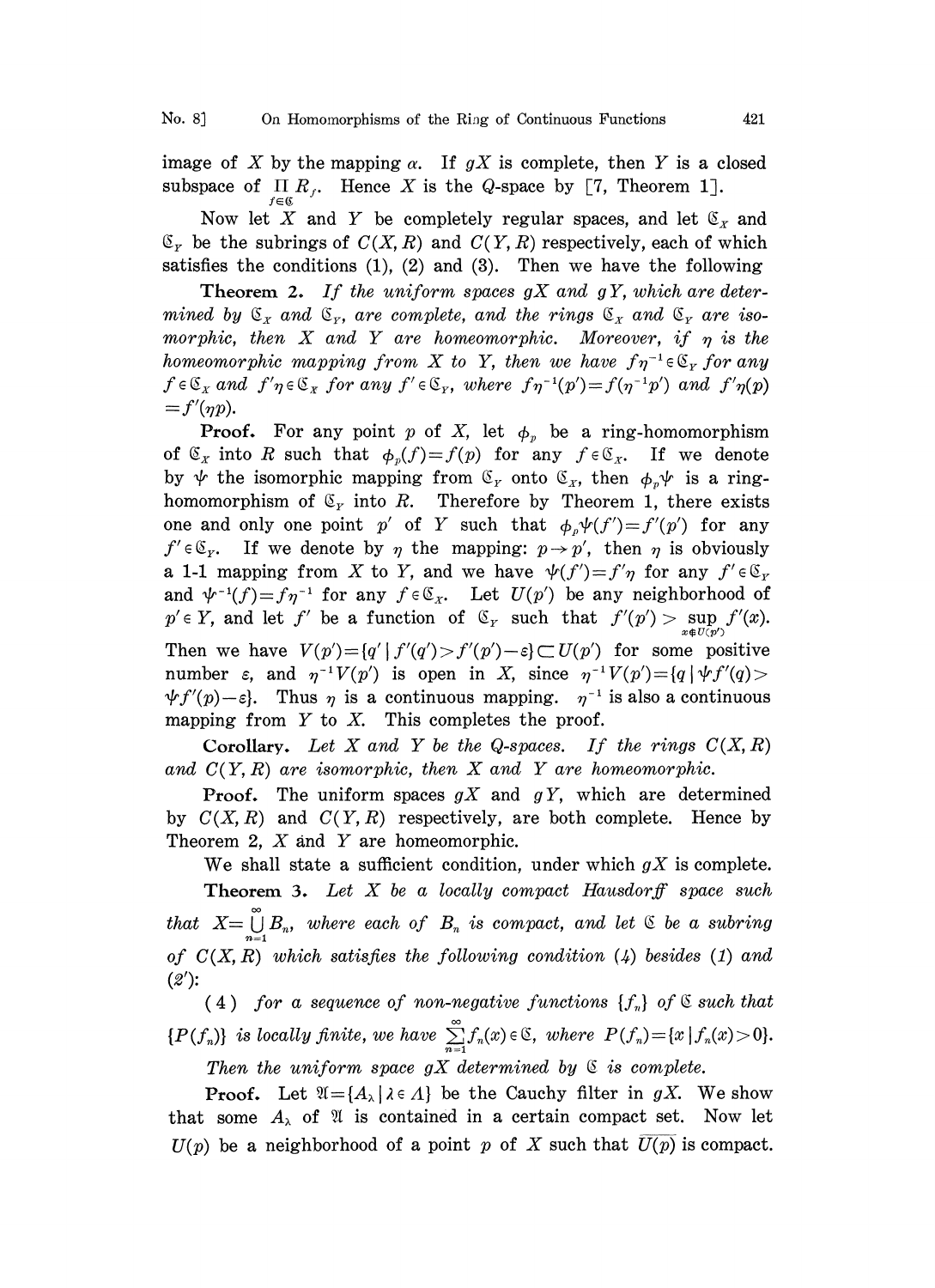Then the open covering  $\{U(p) | p \in X\}$  has a locally finite open refinement  ${V_i \mid i=1, 2, \cdots}$ , since X is paracompact.<sup>5</sup> Furthermore it can be easily seen by the mathematical induction that there exists an open refinement  $\{W_i | i=1, 2, \dots\}$  of  $\{V_i\}$  such that  $\overline{W}_i \subset V_i$  by virtue of normality of X. Then  $\{W_i\}$  is also locally finite. We note that for any positive integer i, there exists a non-negative function  $f_i \in \mathfrak{S}$  such that  $f_i(x) = 0$  if  $x \notin V_i$  and  $a_i = \min_{x \in \overline{W}_i} f_i(x) > 0$ . Now let  $f(x) = \sum_{i=1}^{\infty} (i/a_i) f_i(x)$ .<br>Then we have  $f(x) \in S$  by virtue of (4). On the other hand, for any  $i=1$ Then we have  $f(x) \in \mathcal{C}$  by virtue of (4). On the other hand, for any positive number  $\varepsilon$ , there exists an  $A_{\lambda} \in \mathfrak{A}$  such that  $A_{\lambda} \subset U_{f,g}(x)$  for any  $x \in A_\lambda$ , since  $\mathfrak A$  is the Cauchy filter in gX. This means that  $f(x)$ is bounded on  $A_{\lambda}$ . Thus  $A_{\lambda}$  must be contained in  $\bigcup_{j=1}^{n} \overline{W}_{j}$  for some positive integer *n*, since  $f(x) \ge m$  if  $x \in \bigcup_{j>m} \overline{W}_j$ . From this it follows that the Cauchy filter  $\mathfrak A$  converges to a point of X.

Corollary 1. If X is a  $C^{\infty}$ -manifold and  $F(X)$  is the ring of all the C<sup> $\infty$ </sup>-functions on X, then for any homomorphism  $\phi$  of  $F(X)$ into R, there exists one and only one point p of X such that  $\phi(f) = f(p)$ for any  $f \in F(X)$ .

**Proof.** Since  $F(X)$  satisfies the conditions (1), (2') and (4) in Theorem 3, the uniform space  $gX$  determined by  $F(X)$  is complete. Hence by Theorem <sup>1</sup> we have the desired result.

Corollary 2. If X is a  $C^{\infty}$ -manifold and  $D(X)$  is the ring of all the  $C^{\infty}$ -functions with compact carriers on X, then for any homomorphism  $\phi$  of  $D(X)$  into R, there exists one and only one point p of X such that  $\phi(f)=f(p)$  for any  $f \in D(X)$ .

This can be shown by using Corollary 1 and the partition of unity.<sup>67</sup> Corollary 3. The ring  $F(X)$  (D(X)) characterizes the C<sup>oo</sup>-struc-

ture of the C<sup> $\infty$ </sup>-manifold X.<sup>7</sup>

For a particular homomorphism  $\phi$  of the ring  $\mathfrak G$  satisfying the conditions (1), (2') and (3) into  $R$ , we have the following

**Theorem 4.** There exists one and only one point  $p$  of  $X$  such that  $\phi(f)=f(p)$  for any  $f \in \mathfrak{C}$ , if and only if  $\phi$  is weakly continuous on  $\&$  with its weak topology.

The proof is omitted, since it can be carried by the similar way as in  $\lceil 5$ , Theorem 3.

In the case when  $X$  is a locally compact (but not compact) Hausdorff space and  $\mathfrak{S}_k$  is the ring of all the real-valued continuous

<sup>5)</sup> cf. [1, p. 17, Lemma 2].

<sup>6)</sup> This idea of the proof was communicated to the author by Mr. K. Shiga. It is also possible to prove it directly.

<sup>7)</sup> Shanks's result [6] asserting that the ring  $D^k(X)$  of functions of C<sup>k</sup>-class with compact carriers on a manifold  $X$  of  $C^k$ -class characterizes the structure of the manifold  $X$  can be proved similarly.